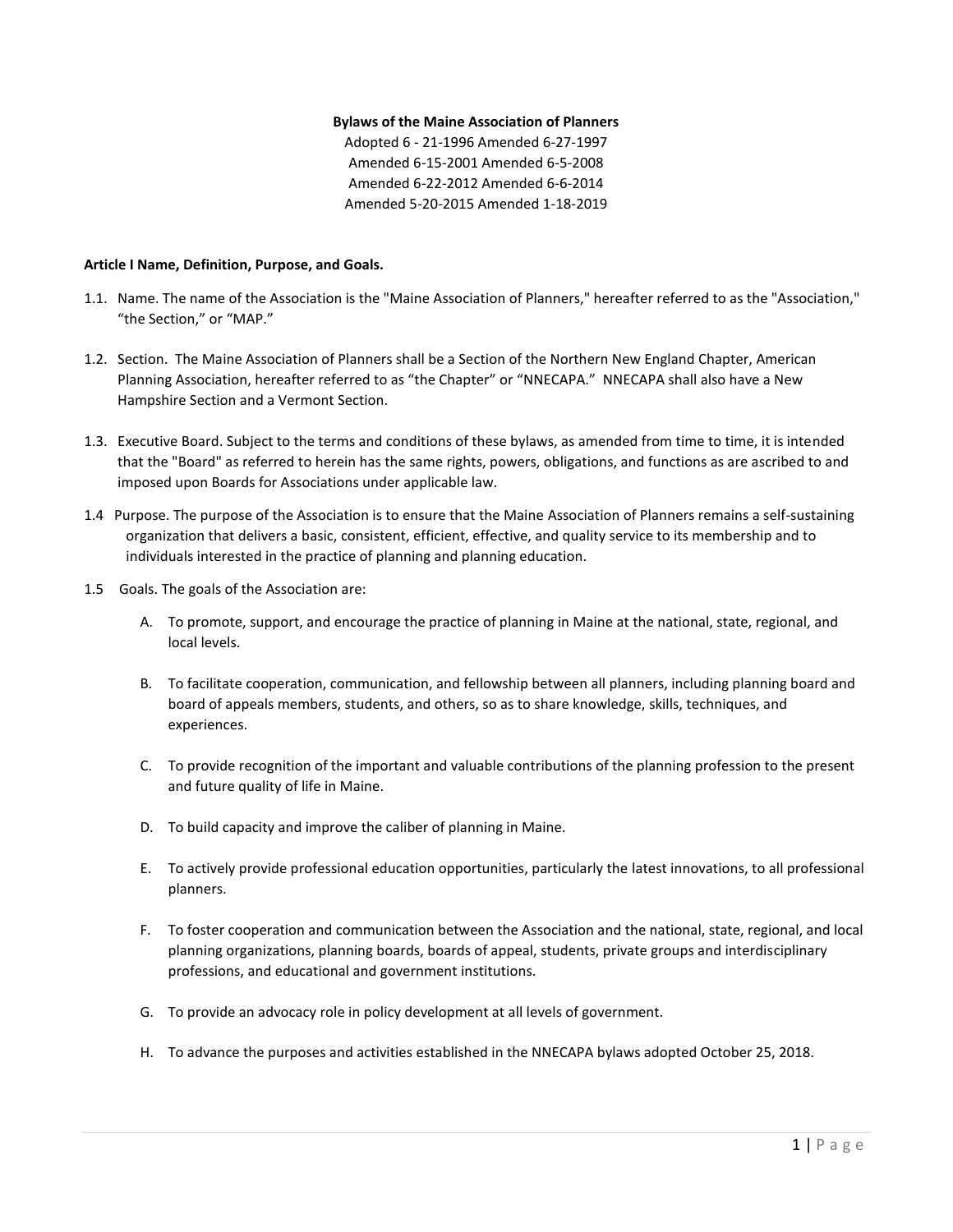# **Article II Membership.**

2.1. Membership Qualifications; Classes. The Association has three (3) classes of membership; Regular, Municipal/Student, and Retired. "Municipal" members are defined as current members of local land use boards or commissions. "Retired" members are defined as former professional planners who are no longer gainfully employed on a regular basis in the planning profession. Each class shall have such rights, duties, and benefits as the membership shall determine.

2.2. Admission. Membership shall be open to all persons or entities with an interest in land use planning, economic and community development, or other planning issues. The activities of the Association shall be conducted on a nondiscriminatory basis. Members shall be admitted after completing and filing an application for membership and upon payment of the membership dues.

2.3 Chapter Membership. Any member of the American Planning Association whose address of record is in Maine shall be a member of this Section and of the Northern New England Chapter of APA. Section members, however, do not need to join APA to participate fully in the Section.

2.4. Dues. Members shall be required to pay dues in such amounts with respect to their class of membership as are established periodically by a majority vote of the Executive Board. Only those who have paid dues shall be entitled to membership benefits. Dues shall not be prorated with respect to date of payment. Dues for each class shall be established.

2.5. Voting Rights. All members in good standing shall be entitled to one vote in the Section's activities (i.e. organizations receive one vote).

## **Article III Membership Meetings.**

3.1. Annual Meeting. Members of the Association shall be invited to meet annually at a place and time set by the Executive Board. At this meeting, members shall elect representatives to the Board; the Officers may present reports on the activities of the Association; and members shall be invited to discuss matters of interest to the Association. Voting by proxy shall not be permitted at the Annual Meeting. All meetings shall be open to the membership.

3.2. Special Meetings of the Membership. Special meetings of the membership may be called by the President, Officers, or Executive Board. Special Meetings of the membership may also be called by a written request to the President signed by one fifth (1/5) of the membership. Upon receipt of a written request, the President shall schedule a meeting of the membership in accordance with these Bylaws. All meetings shall be open to the membership.

3.3. Notice of Meetings and Agenda. Notice of the time, place, and agenda of the Annual Meeting shall be sent to each member entitled to vote at such meeting not less than fourteen (14) days prior to the date of the meeting. Notice of the time and place and agenda of a Special Meeting, and the purpose or purposes for which the meeting is called, shall be sent to each member entitled to vote at such meeting not less than fourteen (14) days prior to the date of the meeting. The Board shall prepare a written agenda for each scheduled meeting. The agenda shall be prepared, in the case of the Annual Meeting, not less than thirty (30) days prior to the meeting and in the case of a Special Meeting, not less than fourteen (14) days prior to the date of the meeting. Notice of all regularly scheduled meetings shall be provided to the membership by appropriate means and shall describe the time, place, agenda, and purpose of the meeting.

3.4. Quorum. At all membership meetings, fifteen (15) members in good standing shall constitute a quorum for the transaction of business. The act of a majority of all the members present at any membership meeting, at which there is a quorum present, shall be the act of the membership, except as may be expressly provided by statute or these bylaws.

3.5. Rules. Membership meetings shall be conducted in accordance with such rules as the membership shall adopt, but no rule change shall be effective until the next meeting after passage of the change.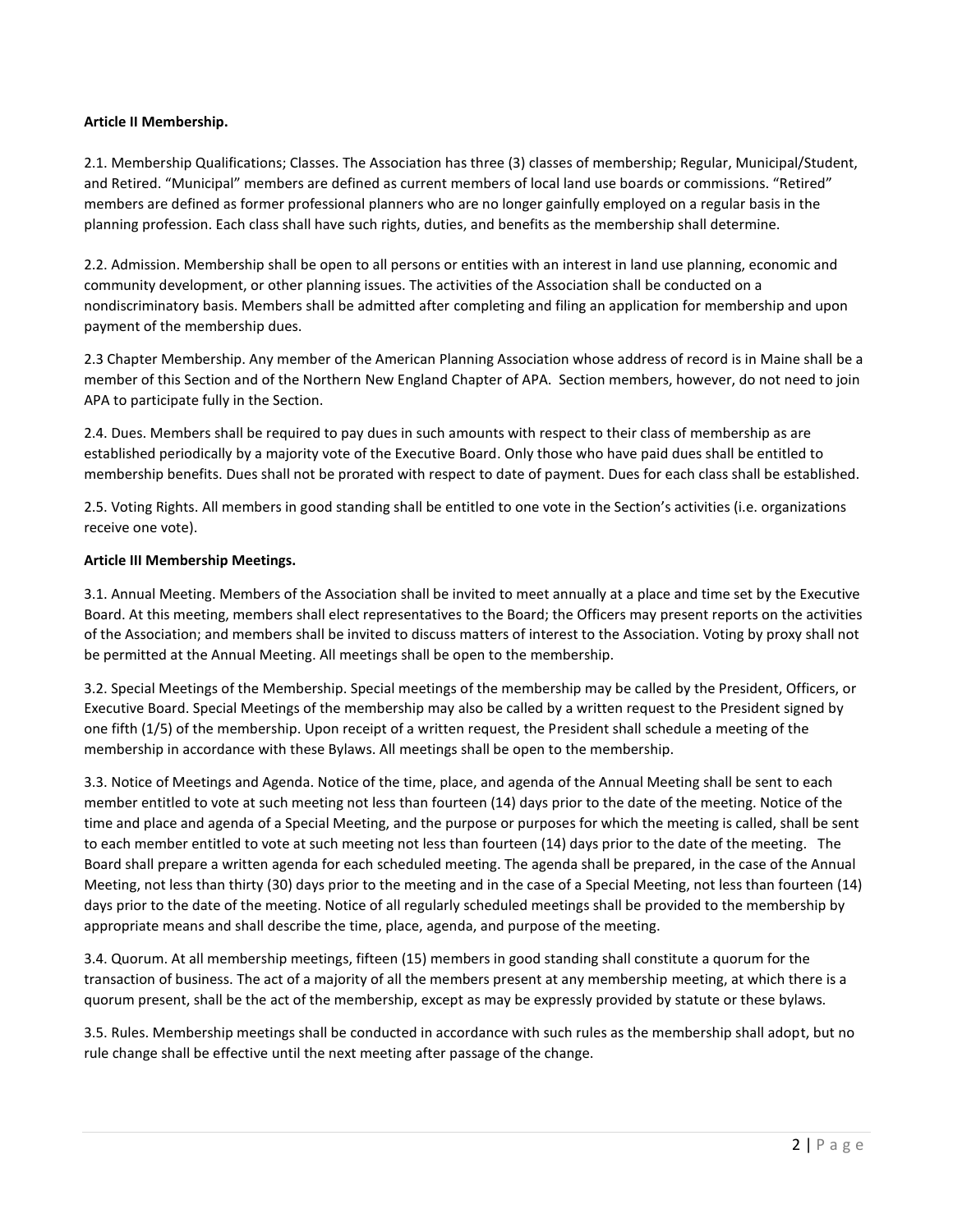# **Article IV Executive Board.**

4.1. Powers. The business and affairs of the Association shall be conducted and managed by its Executive Board, which shall exercise all of the powers of the Association. Subject to the terms and conditions of these bylaws, as amended by the membership from time to time, it is intended that the Executive Board have the same rights, powers, obligations, and functions as are ascribed under applicable law and these bylaws. Except as otherwise specifically set forth herein, the Board may by general resolution delegate to sub-committees and Officers of the Association such powers as it sees fit.

4.2. Election and Composition of Executive Board. The Executive Board shall be members in good standing. At the Annual Meeting of the membership and at each Annual Meeting thereafter, the membership shall elect Executive Board members to hold office until the next Annual Meeting of the membership. Executive Board membership shall be as follows:

- a. One (1) each representing the five (5) Executive Officers; and
- b. One (1) the Past President; and
- c. Up to Nine (9) members at large.

The number of Executive Board members shall never be less than nine (9) or more than fifteen (15), and all Executive Officer positions shall be filled at each Annual Meeting with terms starting January 1 of the following year. A geographic and professional diversity of Board members is encouraged to obtain a broad base of support.

4.3. Resignation, Removal, Vacancies. Any Executive Board member may resign at any time by giving written notice to the President or the Executive Board, and may be removed at any time in accordance with applicable law or these bylaws. Any vacancy in the Executive Board occurring during the year may be filled for the unexpired portion of the term by an affirmative vote of the majority of the Executive Board. An Executive Board member's appointment shall be considered vacated if any member, without just cause, fails to attend three (3) consecutive meetings of the Executive Board or fails to attend at least 75 percent of the meetings held in any one Association fiscal year.

4.4. Honorary Board Members. The Association may have an unlimited number of Honorary Board Members who shall be entitled to notice of and the right to attend all meetings of the Executive Board, but who shall not have the right to vote. Honorary Board Members shall be appointed by the Executive Board at any meeting of the Board and the term of office shall lapse at each Annual Meeting.

4.5. Communications Editor. The position of Communications Editor may be held by a regular Board member, or may be an Honorary Board Member. The responsibilities of the Communications Editor shall include:

- A. Produce a publication or publications consisting of an e-mail publication, possibly supplemented by smaller bulletins to be distributed on a regular basis.
- B. Distribute Association publications so as to disseminate information on the activities and programs of the Association to a wider audience, such as media sources and appropriate legislative and governmental offices.
- C. Oversee MAP's public communications platforms; oversee contracted Communications Manager, when position is filled; and oversee implementation of MAP's communications standards or guidelines.
- D. Serve on NNECAPA's Communications Committee.

4.6. Regular Meetings. At the first Executive Board meeting following the Annual Meeting, the Board shall establish and publish a schedule for regular meetings of the Executive Board. The meetings shall be open to the general membership.

4.7. Special Meetings of the Executive Board. Special meetings of the Executive Board may be called by the President, or on the written request of at least three (3) members of the Executive Board, or by written request to the President signed by one fifth (1/5) of the membership. Upon receipt of the written request, the President shall schedule a meeting of the membership in accordance with these Bylaws. Notice of the time and place and agenda of a Special Meeting, and the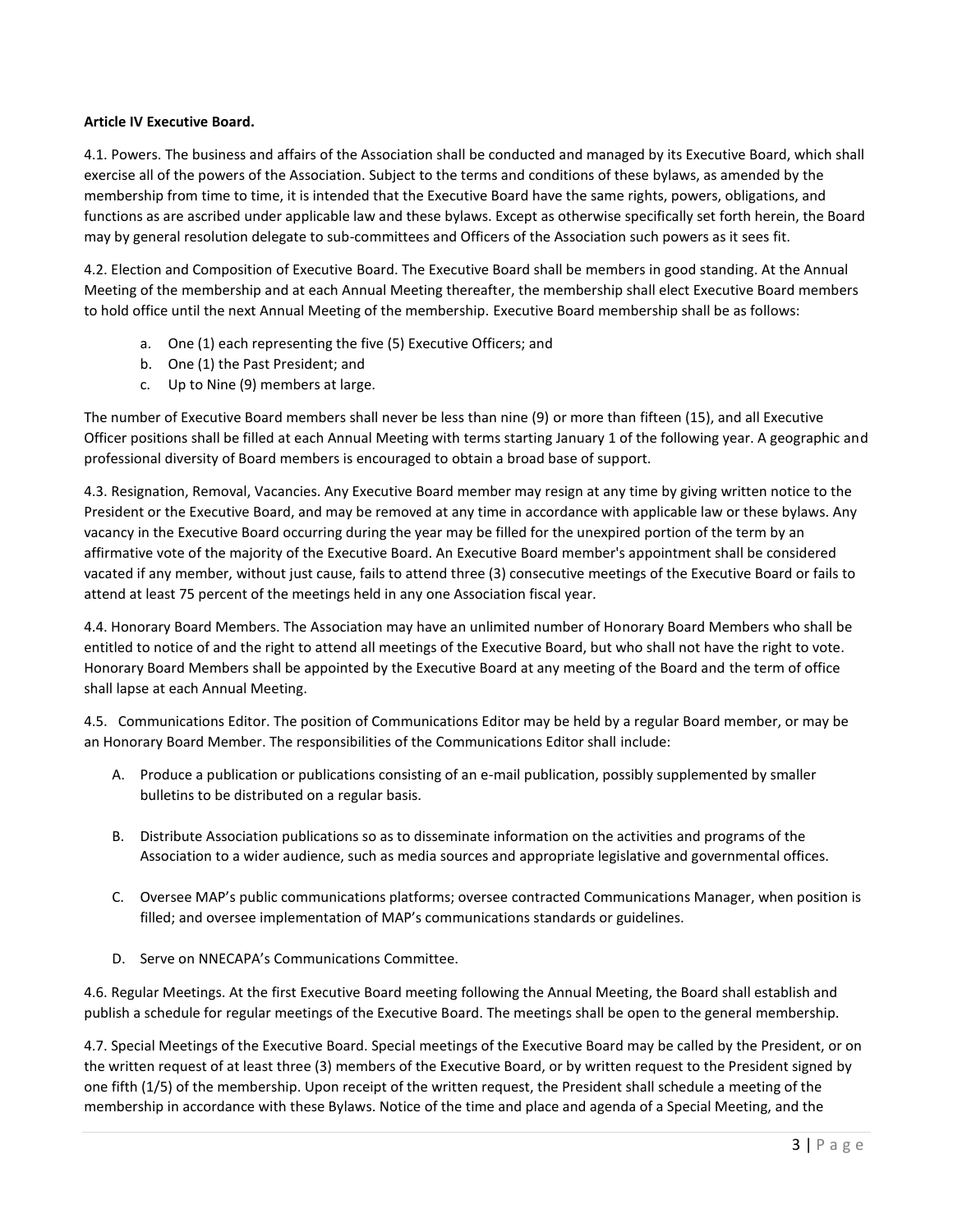purpose or purposes for which the meeting is called, shall be sent or communicated to each member not less than fourteen (14) days prior to the date of the meeting. The meetings shall be open to the general membership.

4.8. Emergency Meetings of the Executive Board. Emergency meetings of the Executive Board may be called by the President or on the written request of at least three (3) members of the Executive Board. Emergency meetings shall only be called in cases where the business discussed is time-sensitive and cannot wait until the next regular meeting. The President shall provide Notice to all Executive Board members of the emergency meeting at least 24 hours prior to the meeting. Notice shall be by telephone, fax, email or other appropriate means. The emergency meeting can be conducted by means of email or by a conference telephone call or similar communications equipment that all Executive Board members have access to. Participation in a meeting by these means constitutes presence in person at the meeting. If the emergency meeting is to be conducted via email, discussion and voting will occur within a 24 hour period immediately following the notice period outlined in this paragraph. A Board member that fails to respond or vote within the 24 hours shall be considered absent from the meeting. Results of any votes at an emergency meeting shall be reported to the Board at the next regular meeting.

4.9. Notice of Meetings. Notice of all Executive Board meetings, except as herein otherwise provided, shall be given by mailing, emailing or faxing the same not less than seven (7) days before the meeting to the usual business or residence address of the Executive Board member. At any meeting at which every Board member shall be present, even though without notice, any business may be transacted.

4.10. Quorum, Voting. At all meetings of the Executive Board, at least one-third of all the Executive Board members shall be necessary and sufficient to constitute a quorum for the transaction of business. The act of a majority of the Executive Board members present at any meeting at which there is a quorum shall be the act of the Executive Board. If at any meeting there is less than a quorum present, a majority of those present may vote to continue the meeting to a future date, time, and place. Notice shall be given to all Board members of the date, time, and location of a continued meeting. A vote to continue the meeting shall be the only formal action that can be taken when there is not a quorum present.

A quorum shall not include anyone who cannot participate due to a conflict of interest. "Conflict of Interest" means direct or indirect pecuniary interest, which shall include pecuniary benefit to any Executive Board member of the person's immediate family, their employer, or the employer of any member of the person's immediate family. It shall also include a situation where the Executive Board member, by reason of their interest, is placed in a situation of temptation to serve their own personal interest, instead of the Association's interest. Any question of whether an Executive Board member shall be disqualified from voting on a particular matter shall be decided by a majority vote of the Executive Board members present, except the Executive Board member being challenged.

## **Article V Executive Officers.**

5.1. Executive Officers. The Executive Officers of the Association shall be a President and a Vice-President, a Recording Secretary, a Membership Secretary, a Section Representative to NNECAPA, a Legislative Liaison, and a Treasurer, and such other officers with such powers and duties not inconsistent with these bylaws as may be appointed and determined by the Executive Board. The Executive Officers shall be elected by the Association's membership in good standing at the Annual Meeting from a slate of candidates drafted by a Nominating Committee. Executive Officers shall be members in good standing in the Association and serve until the next Annual Meeting of the membership. Any two (2) Offices may be held by the same person, provided that the President shall not also be the Vice-President. The Past-President, if in good standing with the Association, may serve on the Executive Board as a full voting member for one year, and shall count toward the maximum number of Board members allowed by these bylaws.

5.2. Resignation, Removal, Vacancies. Any Executive Officer may resign at any time by giving written notice to the President or the Executive Board, and may be removed from office by the vote of the Executive Board at any time, in accordance with applicable law or these bylaws. In case any office of the Association becomes vacant by death, resignation, retirement, disqualification, or any other cause, the Executive Board, by majority vote, may select an officer to fill such vacancy. Any Executive Board member so elected shall hold office until the next Annual Meeting of the membership. Should the Section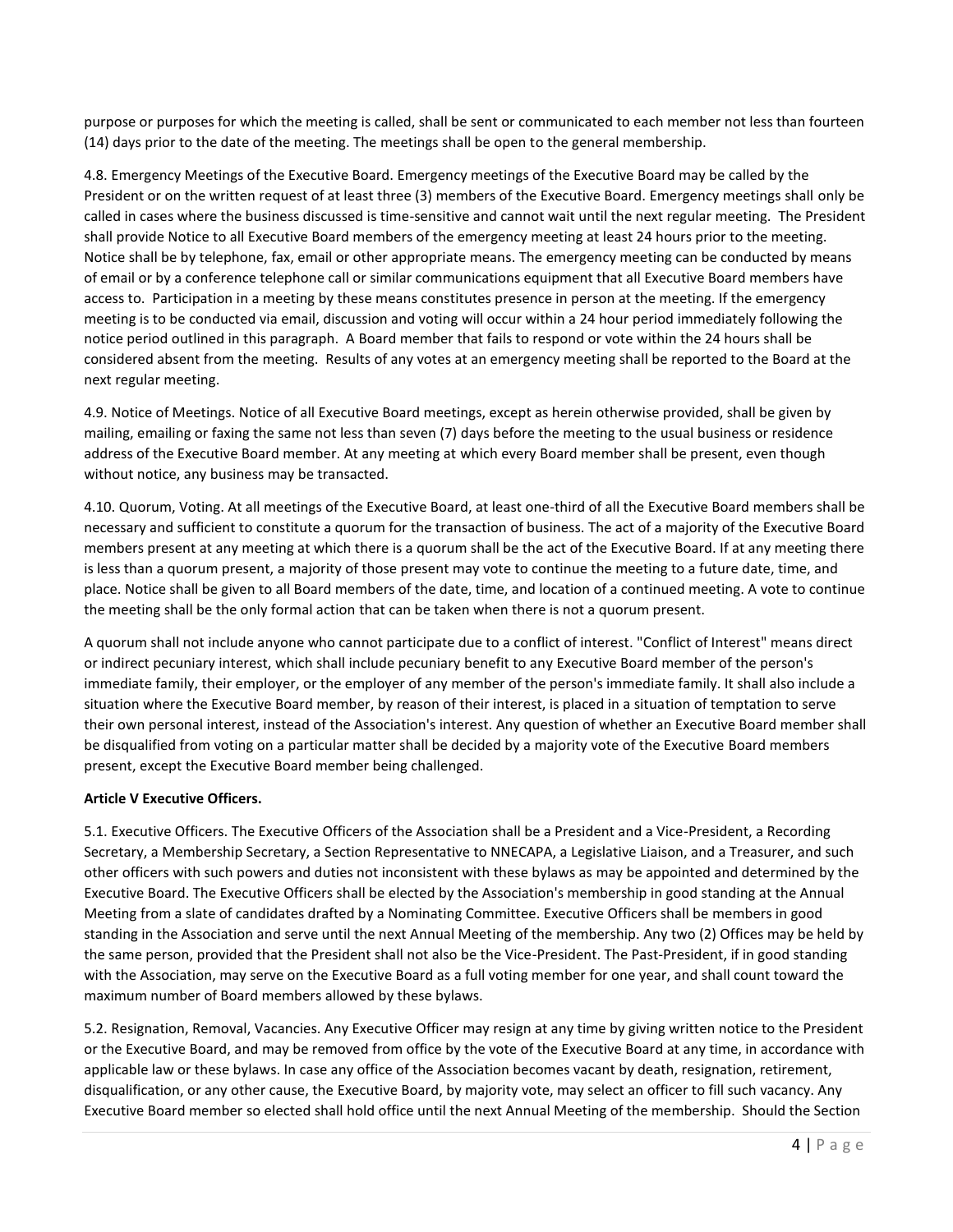Representative be unable to attend NNECAPA events for a short term, the President shall designate a temporary replacement.

5.3. President. The President shall preside at all meetings of the Executive Board, except that the Executive Board may appoint a substitute when both the President and Vice-President are absent. The President shall have and exercise general charge and supervision of the affairs of the Association and shall do and perform such other duties as are customary to the office and as may be assigned to the office by the Executive Board. The President shall sign all contracts or documents in writing, which have first been approved by the Executive Board.

5.4. Vice-President. The Vice-President shall be vested with all powers required to perform all duties of the President in his or her absence, and carry out such duties.

5.5. Recording Secretary. The Recording Secretary shall be responsible for keeping the minutes of all meetings of the Executive Board. Minutes of all meetings shall be maintained by the Recording Secretary and shall be posted to a MAPrelated website of the Executive Board's choosing. The Recording Secretary shall attend to the giving and serving of all notices of the Association; the Recording Secretary shall have charge of the minutes and such other records as the Executive Board may direct, may attest to the accuracy of such records and shall perform such other duties as are customary to that office and as may from time to time be directed by the President or the Executive Board.

5.6. Membership Secretary. The Membership Secretary shall be responsible for:

- A. Maintaining an up-to-date mailing list and roster of Association membership, and seeking renewal of such members upon expiration of membership.
- B. Maintaining and publishing the Planners Directory on an annual basis.
- C. Working to expand the Association's membership.
- D. Conducting membership drives as required.

5.7. Treasurer. The Treasurer shall be responsible for the custody of all funds, property, and securities of the Association, subject to such regulations as may be imposed by the Executive Board. When necessary or proper, the Treasurer shall endorse on behalf of the Association for collection, checks, notes, and other obligations, and shall deposit the same to the credit of the Association at such bank or banks or depository as the Executive Board may designate. (While the Board is encouraged to utilize local/community banking institutions or credit unions, the Board shall consider, without limitation, such factors as banking fees, charges, interest rates, convenience, and breadth and quality of services offered in designating its banking choice.) The Treasurer shall perform all duties incident to the office of Treasurer, including a general supervision and control of the accounts of the Association, subject to the control of the Executive Board; and the presentation of reports and statements at the Annual Meeting, Regular Meetings, and Special Meetings. The Treasurer shall prepare or cause to be prepared a financial report of operations for the preceding fiscal year, which shall be submitted at the Annual Meeting and be filed within twenty (20) days thereafter at the principal office of the Association. The Treasurer shall serve on the Chapter's Finance Committee and ensure that the Section's budget and financial reports comport with the Chapter's requirements.

5.8 Legislative Liaison. The Legislative Liaison shall be a member of the Executive Board and a voting member of the NNECAPA Executive Committee, representing the Association's legislative and policy concerns to the Chapter. The Legislative Liaison shall also serve on the Association's Legislative Committee.

5.9 Section Representative. The Section Representative shall represent the Maine Association of Planners as a voting member of the NNECAPA Executive Committee. The Representative shall also serve on the Chapter's Nominating Committee.

5.10. Other Officers. The Executive Board may elect or appoint such other officers and assistant officers as they may deem necessary, who shall have such authority and perform such duties as from time to time may be prescribed by the President or the Executive Board.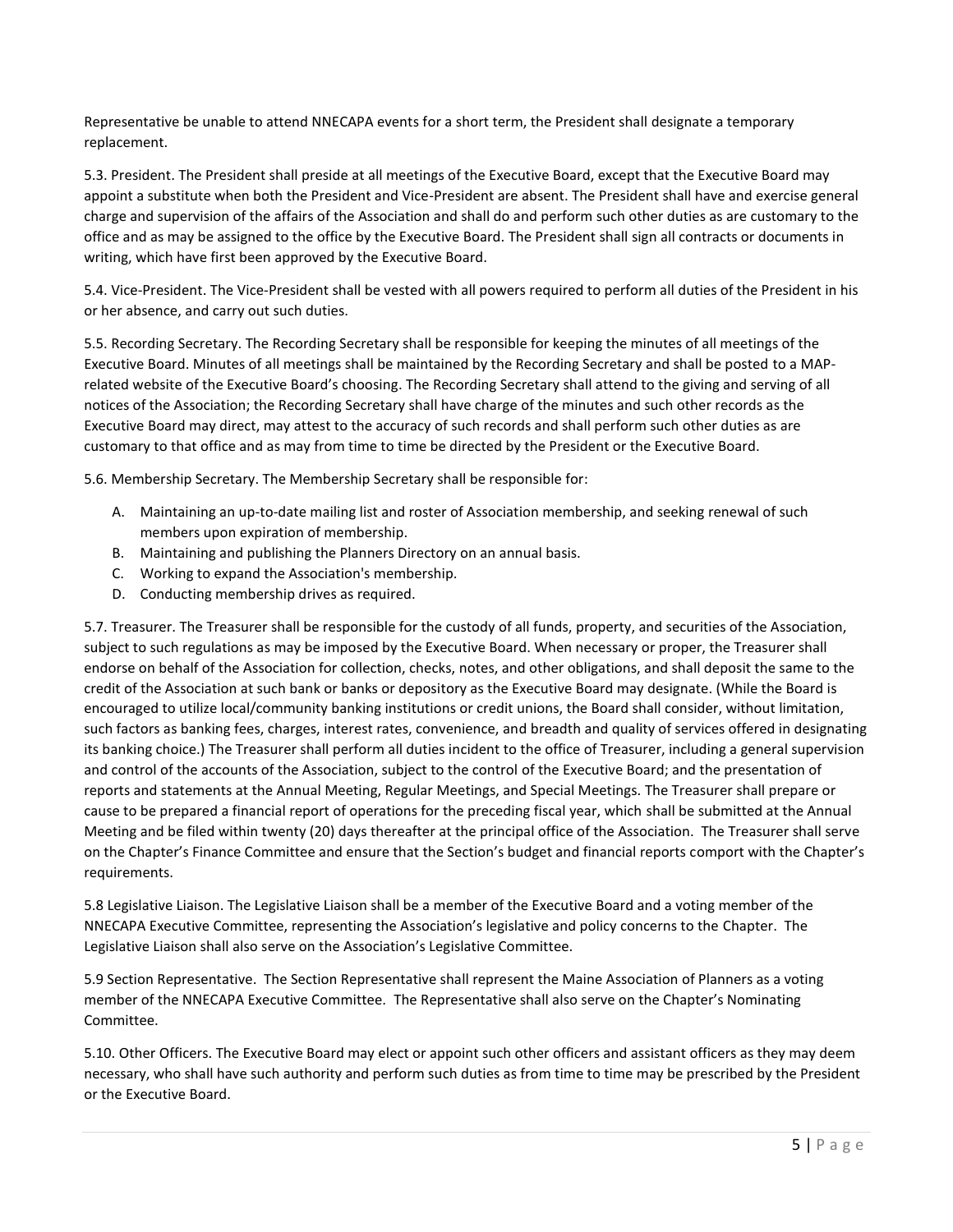### **Article VI Sub-Committees.**

6.1. Sub-Committees. The Executive Board may also appoint from the membership, or from among such other persons as the Executive Board may see fit, such Sub-Committees as the Executive Board may determine, which shall in each case have such powers and duties as shall from time to time be prescribed by the Executive Board. The President shall be a voting member ex-officio of each Sub-Committee appointed by the Executive Board.

6.2. Sub-committee Membership and Term of Membership: The Chair of all subcommittees, including Standing Committees shall be appointed by the Executive Board. Additional members of any subcommittee shall be appointed by the Chair of the subcommittee. The names of all subcommittee members shall be submitted to the Executive Board, as members are appointed, for inclusion in the minutes of the Executive Board. The number of members on each subcommittee shall be determined by the Executive Board, unless otherwise stated in these bylaws, but shall never be less than three (3).

6.3. Rules, Record of Proceedings. Each Subcommittee may prescribe rules and procedures for the call and conduct of its meetings. Except as noted below, each Subcommittee shall keep regular minutes of its proceedings and shall file draft minutes of each meeting with the Recording Secretary within 30 days of any meeting. The Legislative and Policy Committee shall keep regular minutes of its general membership meeting and present a summary of its decisions relating to the legislative agenda at the Association's Annual Meeting. Approved minutes of subcommittee meetings shall be filed with the Recording Secretary within 15 days of their approval by the subcommittee.

6.4. Standing Committees. The following Committees shall be Standing Committees of the Executive Board: Conference Planning, Awards, Legislative and Policy, and Nominations. The Executive Board shall have the authority to create additional special committees of such number, and with such duties, as may be deemed appropriate in order to facilitate the conduct of the Board's business.

- A. Conference Planning Committee. The responsibilities of the Conference Planning Committee shall be:
- 1. Plan and coordinate professional development workshop(s). Organize and conduct educational workshops and short courses for planners on planning skills, methods, innovations in the profession, and issues the membership desires to become more proficient in. The workshops may include:
	- a. One in conjunction with the Maine Municipal Association Convention.
	- b. One in conjunction with the Association's Annual Meeting (See: 2, below).
	- c. One in conjunction with the Legislative Update.
	- d. Others, as directed by the Executive Board.
- 2. Plan and coordinate the Association's Annual Meeting. The President and Vice-President and other designees from the Executive Board shall serve as liaison for the purposes of planning the Annual Meeting.
- 3. Tap the resources of NNECAPA and the American Planning Association to make specialized expertise available to the Association membership.
- 4. Provide assistance to members in preparation for the American Institute of Certified Planners (AICP) examination.
- 5. Participate in co-sponsoring workshops with other Associations and related organizations.
	- a. For workshops developed by the Association, co-sponsors shall be given appropriate credit provided they meet either of the following requirements:
		- (i) that the organization provide financial support at a level commensurate with the costs of the workshop; or
		- (ii) that the organization provide assistance in the development of the workshop at a level commensurate with the effort of putting on the workshop.
	- b. For workshops developed by other organizations, the Association shall request co-sponsorship status when: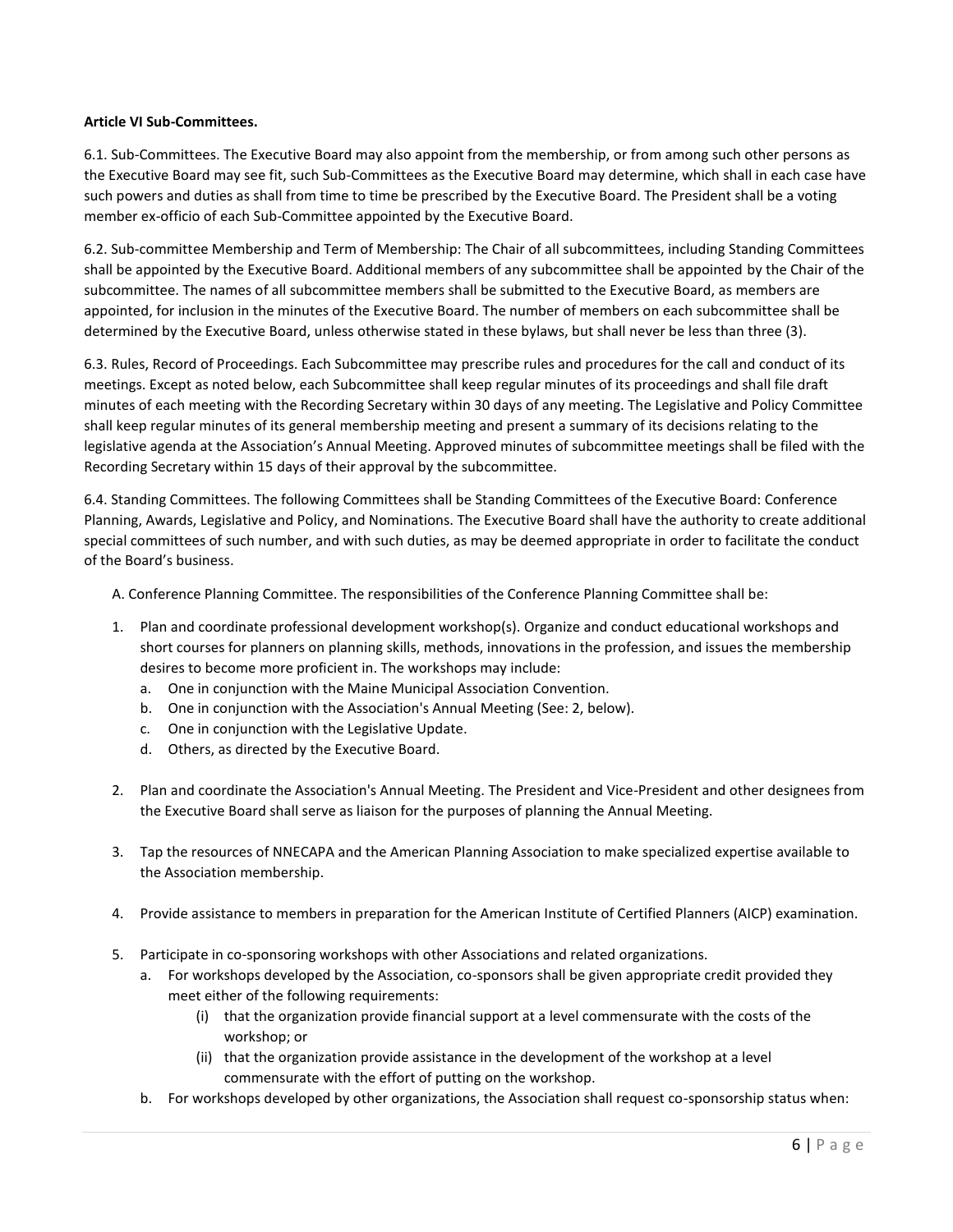- (i) The Association has provided significant staff or volunteer efforts to help produce the workshops; or
- (ii) The Association has provided financial support toward the development of the workshop.
- c. Where a workshop produces revenue in excess of the costs of the workshop, the following policies shall be established:
	- (i) an organization who has given financial support for the workshop may be eligible to share in excess revenue equal to their proportionate share of the total cost of the workshop, provided they have requested such at the beginning of the workshop planning; and where the Association has participated as a co-sponsor through direct financial support, it may request that excess revenue be shared in a way consistent with the pattern described in c (i) above.
- d. Where necessary, contracts deemed shall be specified for workshop agreements. Policies for such contracts shall be established by the Executive Board.
- 6. Participate in the planning and execution of NNECAPA's three-state conferences.

To provide consistency in planning for conferences and for the Annual Meeting, and to assist the Conference Planning Committee in carrying out its duties, the Executive Board may adopt an advisory Policy on Annual Conference, which may be amended from time to time by a majority vote of the Executive Board. Where conflict may exist between the Policy on Annual Conference and the MAP Bylaws, these bylaws shall govern.

B. Awards Committee. The responsibilities of the Awards Committee include:

- 1. Establish and administer an annual awards program to recognize significant achievements and contributions in the field.
- 2. In addition to nominations received from other sources, the Committee itself may nominate no more than two candidates in each category for consideration for Association awards. The Committee Chair shall coordinate the Association's awards program in order to be consistent with the criteria established for the NNECAPA awards programs. Ideally, the Chair should seek appointment to serve on the NNECAPA Awards Selection Committee.
- 3. The Awards Committee shall be the selection Committee to review and decide upon the winners from the nominations in each category. The Committee shall meet in March and/or April to decide the winners, with the awards to be announced at the Annual Meeting. To provide consistency in administering the awards program from year to year, and to assist the Awards Committee in carrying out its duties, the Executive Board may adopt an advisory Policy on Annual Awards, which may be amended from time to time by a majority vote of the Executive Board. Where conflict may exist between the Policy on Annual Awards and the MAP Bylaws, these bylaws shall govern.
- C. Legislative and Policy Committee.

1. Legislative and Policy Committee: The Legislative and Policy Committee shall be made up of anyone, from the membership, in good standing, who is interested in assuming responsibility for carrying out the Association's adopted legislative and policy agenda.

A member of the Executive Board shall be the Chair of the Committee and shall have the following responsibilities:

- (i) committee communications;
- (ii) internal operations;
- (iii) reporting to the Executive Board;
- (iv) submitting updates to the newsletter;
- (v) appointing a co-chair to assist with tracking of issues related to the Association's legislative and policy agenda;
- (vi) appointing sub-committees and/or delegating agenda related responsibilities as necessary; and the Chair may serve as the Association's Legislative Liaison on the Executive Board and NNECAPA's Executive Committee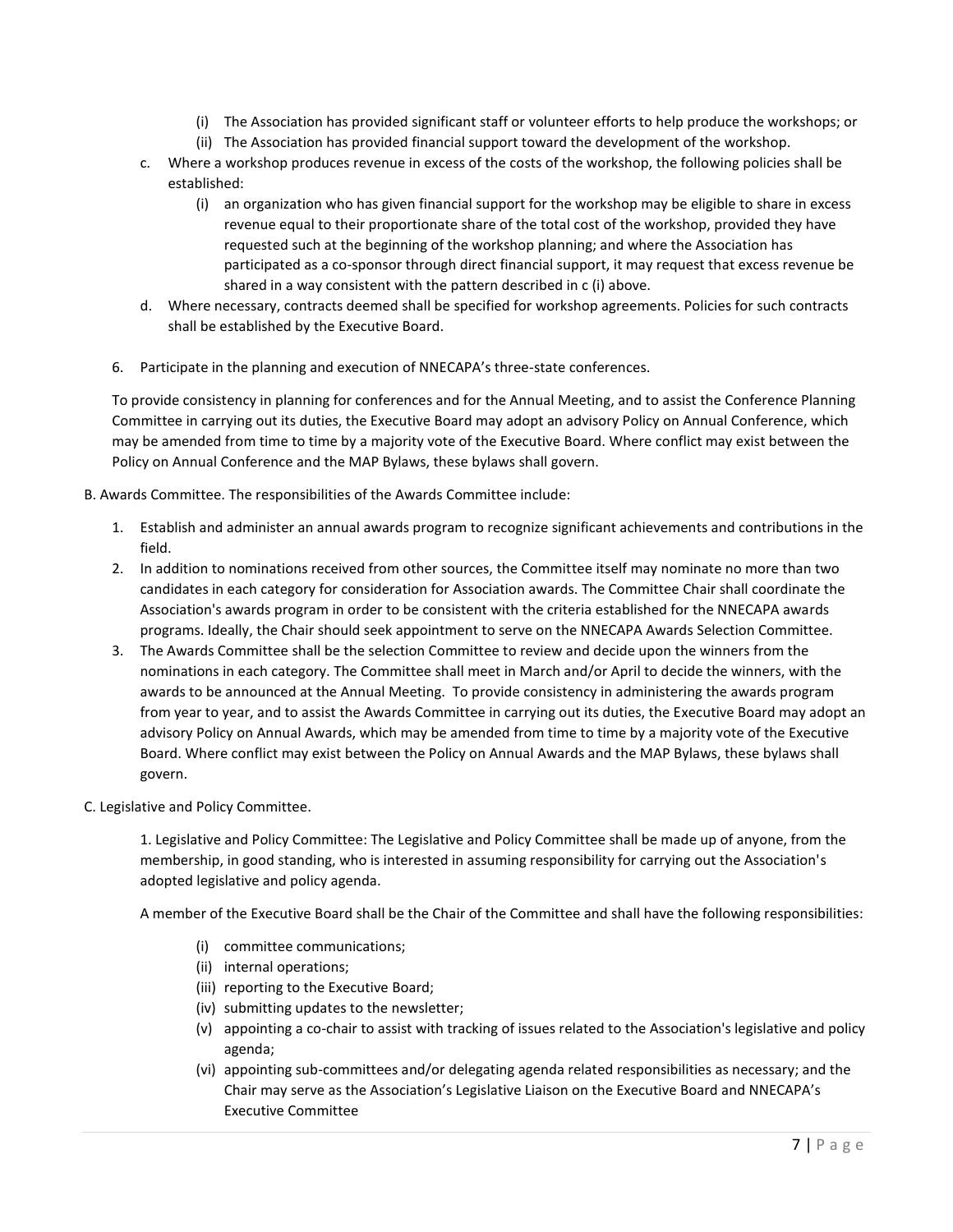2. Legislative and Policy Committee Responsibilities: The responsibilities of the Legislative and Policy Committee include:

- a. Scheduling no less than one General Membership meetings during the Association's Fiscal Year. The members present shall constitute a quorum. The meeting shall be held to solicit input from the membership and set the Association's legislative agenda focusing on issues of statewide and regional importance. A summary of the decisions relating to the legislative agenda shall be made at the Association's Annual Meeting. Additional General Membership meetings may be called by the Executive Board at any other time.
- b. Developing a communication system consisting of bulletins, newsletter articles, etc. The communication system shall address the needs of the membership and emergency decision making needs. The membership shall be informed as to the specific formats of communication to be used. The Legislative and Policy Committee Chair shall provide a legislative update in each newsletter edition.
- c. Be authorized to speak before the Legislature and its Committees on behalf of the Association when there is unanimous support by the Legislative and Policy Committee for an action to be taken. In the event of a lack of unanimity, the Association's Executive Board shall approve or disapprove any recommended action by a vote of the majority of the Board. The recommended actions or positions shall be reported in writing to the Executive Board at least thirty six (36) hours before the position is made public. The written position shall include the time at which it is scheduled to be delivered. The Executive Board may reverse or affirm the recommended position taken by the Legislative and Policy Committee by a vote of the majority of the Executive Board, but such vote shall be completed and reported to the Chair of the Legislative and Policy Committee at least twelve (12) hours prior to the scheduled delivery of the position. The requirement for a twenty-four (24) hour notice of an Emergency Meeting, as outlined in Section 4.8, shall be waived for this subsection. All testimony delivered on behalf of the Association shall be delivered to the webmaster within twenty-four (24) hours of being made public and shall be posted to the Association's web page as soon as possible, but at least within one (1) week of delivery.
- d. Reviewing and reporting to the Executive Board on legislation and rule making pending before the Maine Legislature.
- e. Assisting the Association President or his or her designee in policy positions prior to the American Planning Association's National Conference or the NNECAPA Delegate Assembly.
- f. As legislative liaison, making appropriate legislative delegations aware of the American Planning Association's and the Maine Association's position(s) and policies relating to legislative issues.
- g. Working with other planning organizations, the Maine Municipal Association, and other lobbying groups to influence the state legislature on bills that are important to the planning community.
- h. Providing information about the American Planning Association policies to the Maine Association of Planners' membership.
- 3. Nominations Committee. The responsibilities of the Nominations Committee include:
	- 1. Soliciting from the membership suggestions for potential candidates to serve on the Executive Board.
	- 2. Contacting potential candidates to inquire about their interest in serving on the Board and making potential candidates aware of the duties and expectations of serving on the Board.
	- 3. Presenting the membership with a formal slate of potential candidates to serve on the Executive Board.
	- 4. Conducting the election of candidates to the Board at the Annual Meeting of the membership. To provide consistency in administering the nominations process, and to assist the Nominations Committee in carrying out its duties, the Executive Board may adopt an advisory Policy on Nominations, which may be amended from time to time by a majority vote of the Executive Board. Where conflict may exist between the Policy on Nominations and the MAP Bylaws, these bylaws shall govern.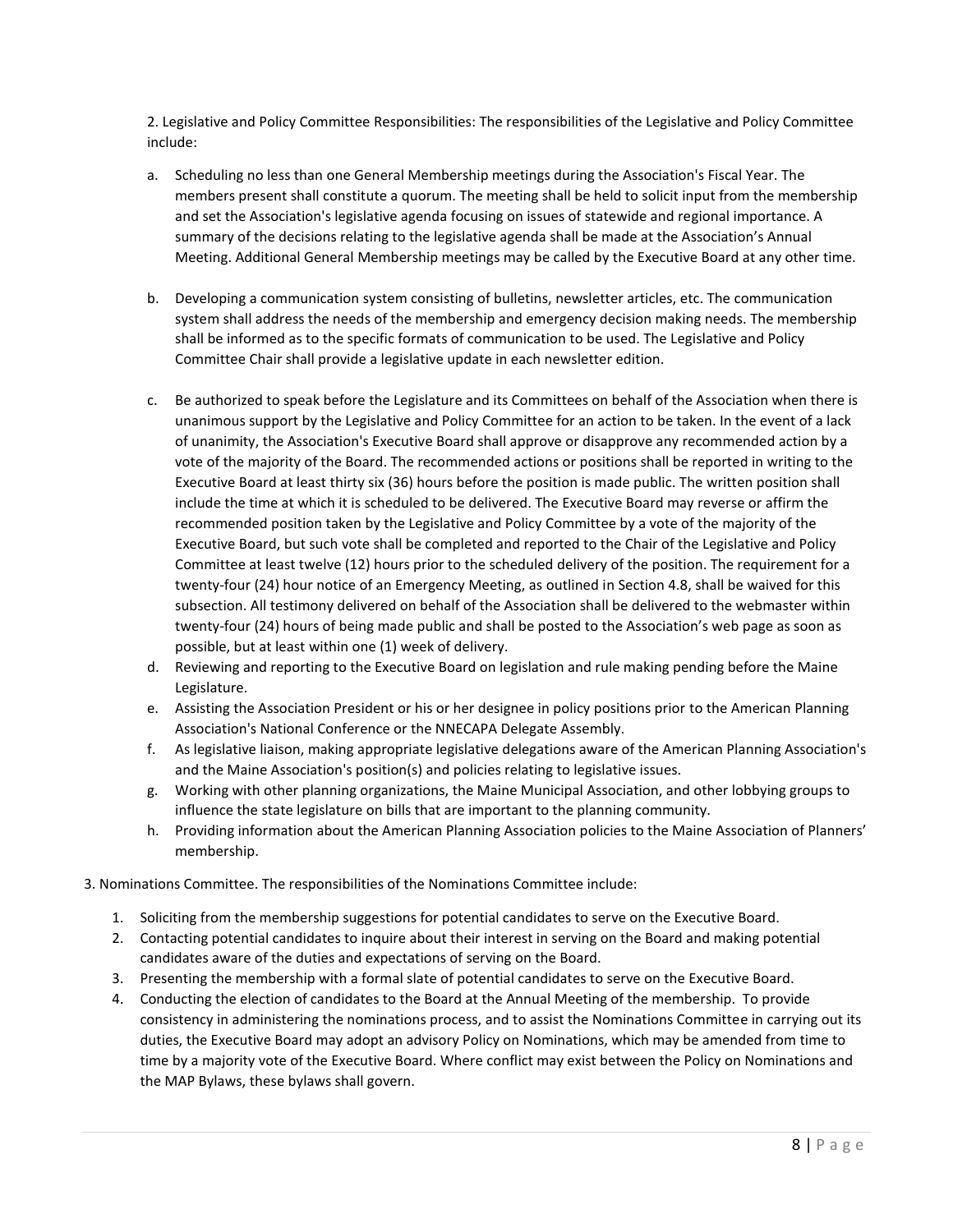# **Article VII Expenditures, Investments, Contracts, Assets, Budget, and Dissolution.**

7.1. Expenditures. Officers and/or any employees of the Association shall not exceed line item budget items by more than five (5%) percent. At no time shall the total budget expenditure (bottom line) be exceeded without prior approval from the Executive Board. Regular monthly expenditures, such as, but not limited to, telephone, utilities, and everyday supplies may be pre-approved by the Executive Board for regular payment. All checks, drafts, notes, and evidence of indebtedness of the Association shall be signed by the President or Treasurer.

7.2. Investments. The Association shall have the right to retain all or any part of any securities or property acquired by it in whatever manner, and to invest and reinvest any funds held by it, according to the judgment of the Executive Board, without being restricted to the class of investments which an Executive Board member is or may hereafter be permitted by law to make or any similar restriction; provided, however, that no action shall be taken by or on behalf of the Association if such action would result in the denial or loss of the tax exemption status under Section 501(c)(3) or any other section of the Internal Revenue Code of 1986 as may be amended and applicable Regulations relating thereto as they now exist or as they may hereafter be amended (the "Code").

7.3. Transfer of Funds. The transfer of any funds for the purposes of investment from one account to another, including the purchase of CD's, shall be done by the Treasurer with the approval of the Executive Board. No withdrawals or transfers shall be made by any individual other than the Treasurer without the approval of the Executive Board.

7.4. Inurnment Prohibition; Interest in Contracts. No member, Officer, Executive Board member, or employee of, or any person connected with the Association, or any other private individual, shall receive at any time any of the net earnings or pecuniary profit from the operations of the Association, provided that this shall not prevent the payment to any such person of such reasonable compensation and reimbursement of expenses as shall be fixed by the Executive Board for services rendered to or for the Association in effecting any of its purposes; and no such person or persons shall be entitled to share in the distribution of any of the corporate assets upon the dissolution of the Association.

7.5. Funds, Fundraising, and Gifts. The Association shall accept dues, donations, assessments, gifts, bequests, and grants, as well as conduct fund raising events. All funds and/or gifts of the Association shall be deposited in such banks or trust companies as the Executive Board may from time to time determine.

7.6. Certificates of Stock. There shall be no certificates of stock for this is a non-profit Association without stock.

7.7. Balanced Budget. It shall be the policy of the Association that it shall operate at all times with a balanced budget.

7.8. Dissolution. Upon the dissolution or winding up of the affairs of the Association, whether voluntary or involuntary, the assets of the Association, after all debts have been satisfied, then remaining in the hands of the Executive Board shall be distributed, transferred, conveyed, delivered, and paid over, in such amounts as the Executive Board may determine or as may be determined by a court of competent jurisdiction upon application of the Executive Board, exclusively to charitable, scientific, literary, or educational organizations which would then qualify under the provisions of Section 501(c)(3) of the Code, as may be amended, or by an organization contributions to which are deductible under Section  $170(c)(2)$  of the Code, as may be amended.

## **Article VIII Miscellaneous.**

8.1. Fiscal Year. After a period of transition, the fiscal year of the Association shall be from January 1 to December 31 of each calendar year. The Executive Board, by official vote, can change the fiscal year.

8.2. Mailing Address: The location and mailing address for the Association shall be determined by the Executive Board.

8.3. Mileage Reimbursement. Members of the Executive Board and the Executive Officers shall be entitled to receive mileage reimbursement at a rate not to exceed the rate paid by state government for attending official meetings of the Executive Officers and the Executive Board. The Treasurer shall prepare expense sheets for use by the Executive Board and